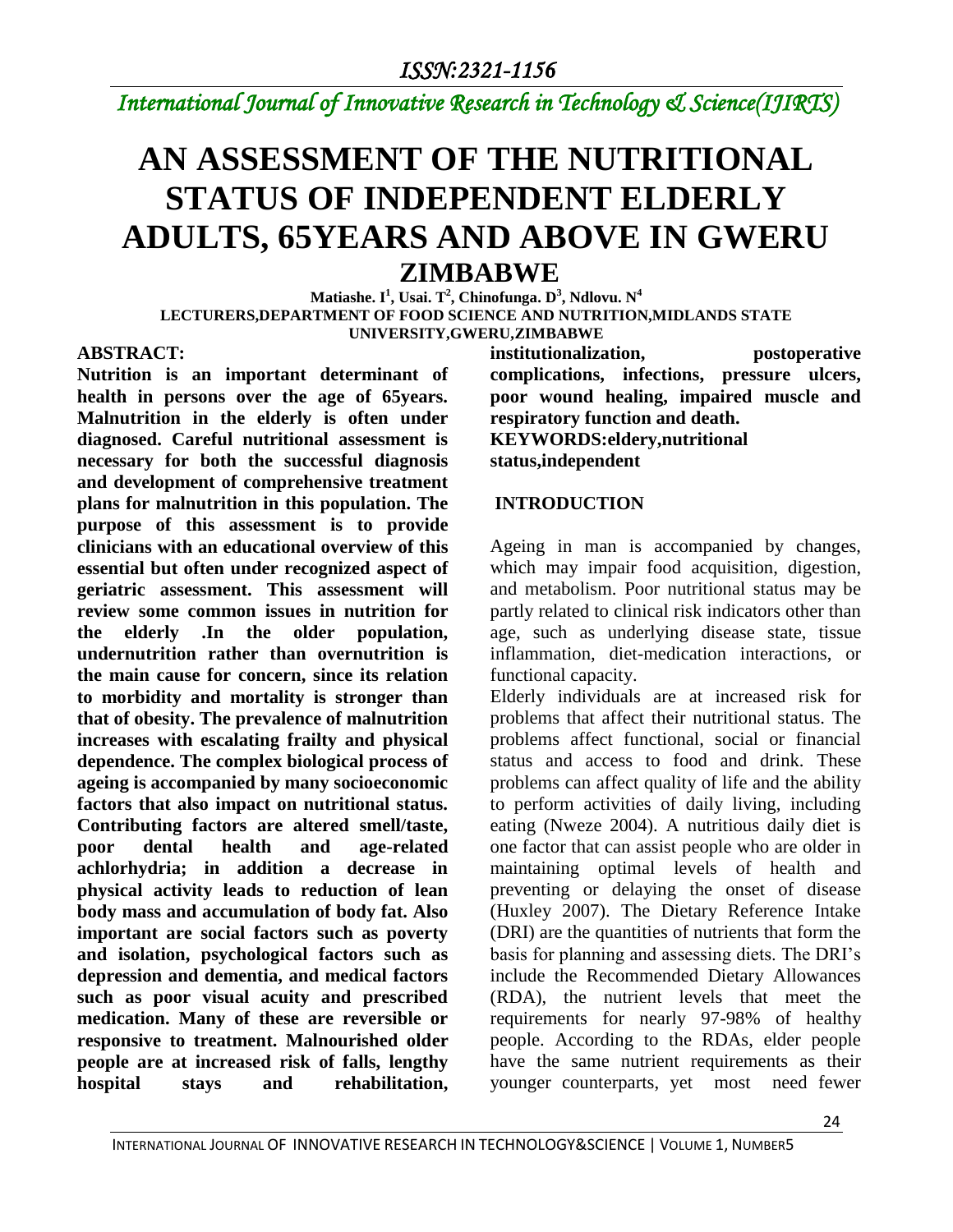## *International Journal of Innovative Research in Technology & Science(IJIRTS)*

calories(Berber 2001) .Vitamin D,  $B_6$ , and calcium are exceptions and are needed in greater amounts for those 51 years old and older (Ritz 2001). Therefore a nutrient dense diet with fewer calorie laden foods becomes crucial at older ages of the life cycle. The best way to establish a nutrient dense diet is to balance a variety of food choices that are adequate to meet nutrient and caloric needs. A food guide pyramid specifically for those over 70 years of age recommends 1200 to 1600 calories from whole grain foods, a variety of coloured fruits and vegetables, low fat dairy products, lean meats, fish and poultry and 2litres of fluid daily.

The USDA (United States Department of Agriculture) food pyramid, now known as [My](http://www.mypyramid.gov/)  [Pyramid,](http://www.mypyramid.gov/) has been updated to meet the special nutritional needs of older adults.

The [Modified My Pyramid for Older Adults,](http://nutrition.tufts.edu/docs/pdf/releases/ModifiedMyPyramid.pdf) developed by researchers at Tufts University (2002), continues to emphasize nutrient-dense food choices and the importance of fluid balance, but adds additional guidance about forms of foods that could best meet the unique needs of older adults. The importance of regular physical activity is also stressed.

Older adults tend to need fewer calories as they age because they are not as physically active as they once were and their metabolic rates slow down. Nevertheless, their bodies still require the same or higher levels of nutrients for optimal health outcomes (Forrester 2000).

Regular physical activity is linked to reduced risk of chronic diseases and lower body weight. Physical activity is one way to avoid weight gain in later years and its adverse consequences. In addition, regular physical activity can improve quality of life for older adults (Donatelle and Davis,1998)

The Modified MyPyramid for Older Adults includes icons depicting packaged fruits and vegetables in addition to fresh(Villareal 2000). Bags of frozen pre-cut vegetables that can be resealed or single-serve portions of canned fruit may be easier to prepare and more cost-effective for people living alone.

#### **Data collection procedures**

Measures of nutritional status are usually valuable in as much as they maybe predictive of health outcomes. The practical requirements for assessment of nutritional adequacy arise from the need to intervene or improve the nutrition of individuals or populations. The major categories of nutritional assessment strategies include dietary, anthropometry, and biochemical status, functional and clinical status (Gibson 1990).

#### **1.Mini –Nutritional Assessment**

Respondents were interviewed using a Mini-Nutritional Assessment form to obtain some information about their health status.

#### **2.The dietary interview**

This was done by a food frequency questionnaire to probe the frequency with which specified food items are usually eaten.

The interview comprised of a face to face interview to collect information about the respondent's usual dietary behavior, any foods that were avoided and the reasons for doing so, using a food frequency questionnaire.

#### **3.Anthropometry**

Anthropometry involves physical measurement of some or several aspects of human body size, which, when related to normative values, are taken to be outcomes of nutritional experience (WHO 1995).In this assessment the researcher carried out waist, hip, height and weight measurements. In deciding which measurements should be taken, a number of factors were considered, including the acceptability of the measurements to the respondent as well as the accuracy of the researcher in taking the measurements.

Body mass index (BMI)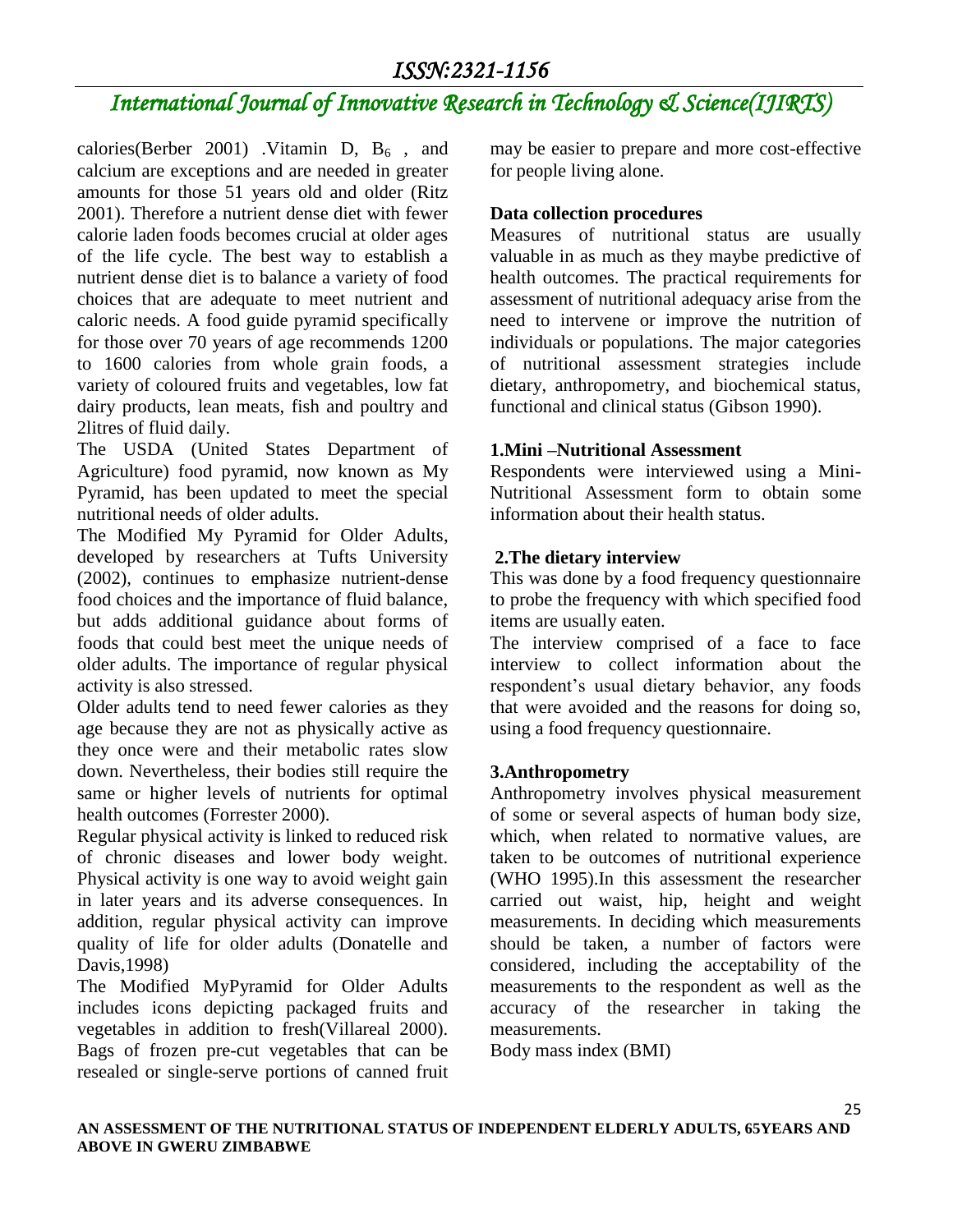## *International Journal of Innovative Research in Technology & Science(IJIRTS)*

BMI was estimated by dividing weight(kg) by height squared $(m^2)$ .Individuals are considered malnourished if their BMI is less than 18.5,normal from 18.5 to 24.5 and overweight if greater than 25( Shuran and Nelson1986).BMI cutoffs of 25,30 and 40 are used internationally to define mild, moderate and severe obesity respectively(Shetty and James 1994).

Waist and hip circumferences

According to Brownie (2006), the ratio of waist to hip circumference gives indirect information on the distribution of body fat stores .The location of body fat is associated with health risks, in particular, cardiovascular disease. Guidelines suggest that for men, a ratio of 0.95 or greater and for women 0.85 or greater, indicate a potential health risk.

The waist is defined as the midway point between the iliac crest and the lower rib (Ritz 2001).He also defined the hip circumference as the maximum circumference over the buttocks and below the iliac crest. In preparation for these measurements, the respondent was asked to wear only light clothing and to have recently emptied their bladder.

## **4.Physical activity**

The main purpose in collecting information on levels of physical activity was to allow an investigation of the relationships between dietary intakes, particularly energy intakes, body composition (BMI) and physical activity levels. According to Johnson and Kimlin (2006), physical activity is any force exerted by skeletal muscle that results in energy expenditure above resting level. Gibson (1990) states that, exercise is a subset of physical activity, which is planned,structured,repetitive and aimed at improvement or maintenance of any aspect of fitness or health. If the body does not use all the energy it takes in as food for growth, activity, thermogenesis, it will be stored as fat.

## **5.Assessing functional ability by self report (ADL and IADL)**

This involved asking subjects whether they were capable of performing a task by themselves or with assistance. Activities of Daily Living(ADL) refer to self care activities such as bathing, dressing and eating, whilst Instrumental Activities of Daily Living(IADL) require a higher level of functioning such as shopping, food preparation and housekeeping(Geissler and Powers 2000).

## **6.Blood Pressure**

High blood pressure is a serious disease that can lead to coronary heart diseases, heart failure, and stroke and kidney failure. Vaughn (2004), states that blood pressure (BP), is the force of blood against the walls of the arteries as the heart pumps blood. If this pressure rises and stays high over time it can damage the body in many ways. BP is measured as systolic and diastolic pressures. Systolic refers to BP when the heart beats while pumping blood, whilst diastolic refers to B.P when the heart is at rest, between beats (Vaughn 2004).

## **MATERIALS AND METHODS**

A qualitative research design was employed. According to Creswell (2009), qualitative research is a means of exploring and understanding the meaning individuals or groups ascribe to a social or human problem. The process of research involves emerging questions and procedures, data typically collected in the participants' setting, data analysis inductively building from particular to general themes and the researcher making interpretations of the meaning of the data.

## **Population and sample**

According to Carallis and Sharma (2004), a population is a group of individuals or elements from which the investigator is able to select a sample. The elements or individuals making up the population should possess the characteristics required by the researcher.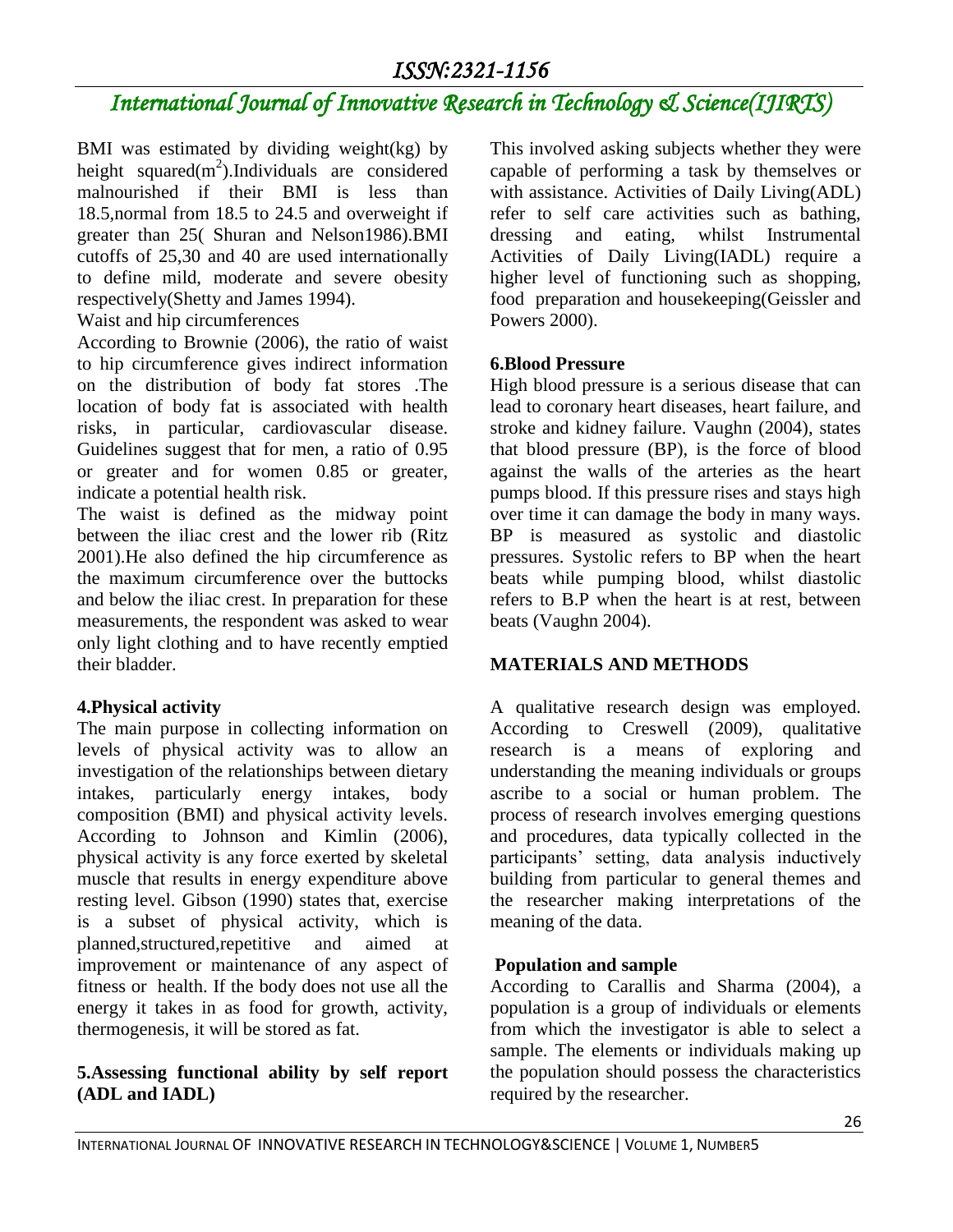## *International Journal of Innovative Research in Technology & Science(IJIRTS)*

The population was elderly people aged 65 years and above who were living alone.70 people were selected from both urban and rural areas, the urban areas included the following low and high density surbabs,such as Lundi Park(8),Ivene(5),Southdowns(4),Mambo and Ascot(12),Senga(6),Kopje (3),Winsdor park (4) and Lower Gweru (28). The sample from the rural areas was confined to Lower Gweru.

#### **Sampling method**

According to Patton (2002), sampling is the selection of a sub-group that can accurately represent the whole population. This sub-group must be a true representative of the population.Reinard (1998), states that in any field of scholarity research, researchers must set up a process that assures that the different members of the population have an equal chance of selection. This allows researchers to draw some general conclusions beyond those people included in the study.

#### **RESULTS**

| Factor                | Reason                 |  |
|-----------------------|------------------------|--|
| Economic hardship     | Low pension schemes    |  |
| Disease               | Problems of aging      |  |
| Need for self<br>care | Problems of aging      |  |
| assistance            |                        |  |
| Eating poorly         | Lack of nutrition      |  |
|                       | education and money to |  |
|                       | buy food               |  |
| <b>Tooth loss</b>     | Aging and lack<br>οf   |  |
|                       | money to have fixed    |  |
|                       | dentures               |  |
| Reduced<br>social     | Immobility             |  |
| contact               |                        |  |
| Multiple medication   | Increased number<br>οf |  |
|                       | complications and side |  |
|                       | effects of aging       |  |

These were some of the major difficulties gathered from the mini nutritional assessment. Most of the elders survive on a very small pension fund and cannot afford healthy food and health care, thus most diseases, including those of aging are not treated. Poor vision, poor muscle coordination and reduced bone mass means they cannot perform a lot of activities for themselves and would need assistance.Toothloss resulted in eating poorly as there will be difficulties in chewing and swallowing. Reduced social contact and multiple medications also causes poor appetite, resulting in eating poorly.

## **BMI**

Approximately 35% of the population had mild obesity,31% had moderate obesity and 4% had severe obesity.The population with severe obesity mainly comprised of people from the urban areas.This could be due to the type of lifestyle they live,as much of this population is not physically active. WHO STEPS (2004), states that abdominal obesity is defined as a BMI above 30.The positive association between



27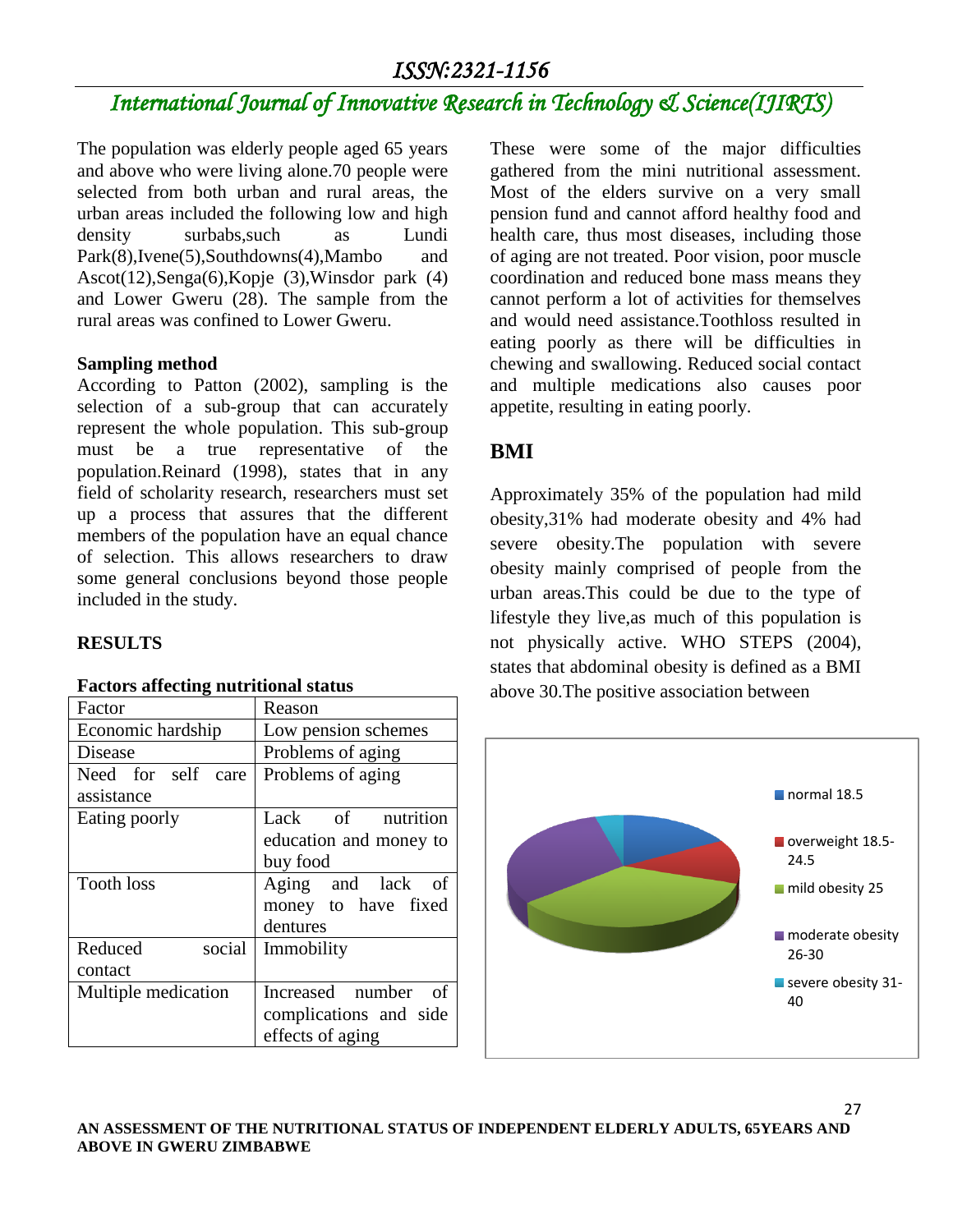## *International Journal of Innovative Research in Technology & Science(IJIRTS)*

obesity and the risk of developing type 2 has been repeatedly observed, both in cross-sectional studies and in retrospective studies careful analysis of the relationship between obesity and adult onset diabetes confirms that abdominal obesity is an important risk factor, even after controlling for age, smoking and family history (Nishida 2010) According to Cameron (2003), the cutoff points for waist hip ratio for men is 0.90 and 0.85 for women. However, more than half of the population had waist hip ratios that were above the cutoff points. Waist hip ratio gives a good measure of abdominal obesity. There is convincing evidence that both generalized obesity and abdominal obesity are associated with increased risk of morbidity and mortality. The main cause of obesity related death is (Cardio-Vascular Disease) CVD, for which abdominal obesity is a predisposing factor.

## Physical activity levels





The greater part of the population, 63% spent less than 7hours in doing any physical activity in a week. This accounts for the high rate of obesity amongst this population. 31% spent approximately 14hours doing physical activity in a week and a greater part of this population is made up of people from the rural areas.6% of the population spent less than 21 hours doing physical activity, which included walking briskly, riding bicycles and jogging or doing field work. Physical inactivity is now identified as the fourth leading risk factor for global mortality (Nweze2009).

## Use of drugs



Older adults have more chronic medical conditions, and the level of polypharmacy increases with advancing age. Malnutrition and drug nutrient interactions are of concern in this population.53% of the population are taking 3 or more drugs, 19% are taking 2 or more drugs, whilst 9% are taking 4 or more drugs. Only 20% do not take any drugs, and this population mainly comprises of people from the rural areas. Multiple uses of drugs can cause drug-nutrient interactions, making other nutrients unavailable to the body. Use of medicine can cause blood loss, including anticoagulants, aspirin and arthritis medicines results in iron deficiency (Gibson 2005). The most popular drugs in this population are painkillers and blood pressure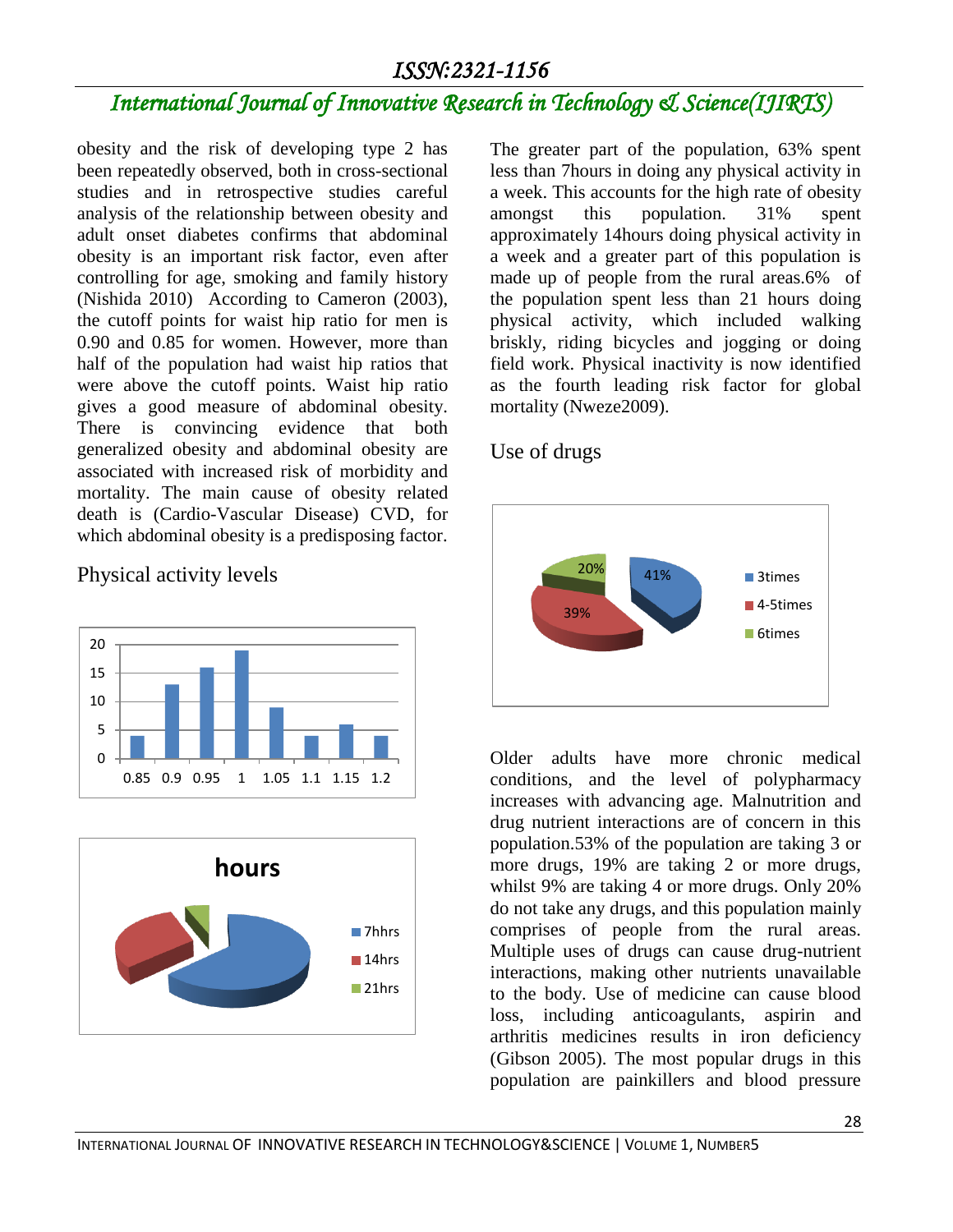## *International Journal of Innovative Research in Technology & Science(IJIRTS)*

tablets. Many medications interfere with zinc and older adults' medicine load can worsen zinc deficiency. Hildebrandt (2003) stipulates that zinc deficiency can depress the appetite and blunt the sense of taste, thereby leading to low food intakes and worsening of zinc status.

#### Blood pressure

|           | Reading              | Percentage |
|-----------|----------------------|------------|
| Systolic  | < 120                | 11.43      |
|           | 120-129.9            | 18.57      |
|           | 130-139.9            | 52.86      |
|           | $\Sigma$ or = to 140 | 17.14      |
| Diastolic | < 80                 | 8.57       |
|           | 80-84.9              | 14.29      |
|           | 85-85.9              | 58.51      |
|           | $\geq$ Or= to 90     | 18.57      |

Blood pressure was measured as measure of general health. Approximately 17% of the population has a systolic blood pressure that is considered hypertensive whilst an additional 53% has a systolic blood pressure which is very high.19% had a diastolic blood pressure which is hypertensive and 59% of the population had a diastolic blood pressure which was very high.

## **Results on functional ability**

73% of the population could perform activities of daily, though 12% of them faced some difficulties.27% could perform both activities of daily living and instrumental activities of daily living. Most of the populations facing difficulties in functional dependence were overweight.

## **Conclusions**

Based on the findings of the overall assessment, the researcher concluded that poor nutritional status usually results from inadequate dietary intake or malabsorption. It may be related to neurological, psychiatric and other medical problems including polypharmacy. Social factors are also important as the results showed that most of the elderly lacked support and interventions to improve their nutritional status. It is well accepted that nutrition plays a key role in health and well-being throughout the life cycle, yet many older adults do not follow the dietary guidelines. Early intervention may save considerable financial resources in addition to increasing the number of healthy, as opposed to frail, aged people. Adults over the age of 65 are at nutritional risk because of the greater burden of comorbid illnesses coupled with common physiological changes due to aging. Physicians need to maintain strong suspicions of malnutrition in the senior population, and should be aggressive in instituting preventive measures and treatment strategies for those at risk or those detected with malnutrition. Because of the impact of coexisting disease on overall nutritive status, a comprehensive, multidisciplinary approach is often helpful in addressing all contributing factors in the diagnosis and treatment of compromised nutritional health in the elderly.

By providing clinicians with an educational overview and providing tools to aid in the nutritional assessment in the elderly, it can then be emphasized that attention to the complexity of multiple comorbidities is essential to the successful nutritional assessment of elderly people.

## **Recommendations**

In an attempt to address the problem understudy, the researcher drew out the following recommendations:

 Nutrition education, which can improve dietary habits and has immense potential to maintain health and independence, delay or prevent institutionalization, delay morbidity and mortality, improve the quality of life for individuals and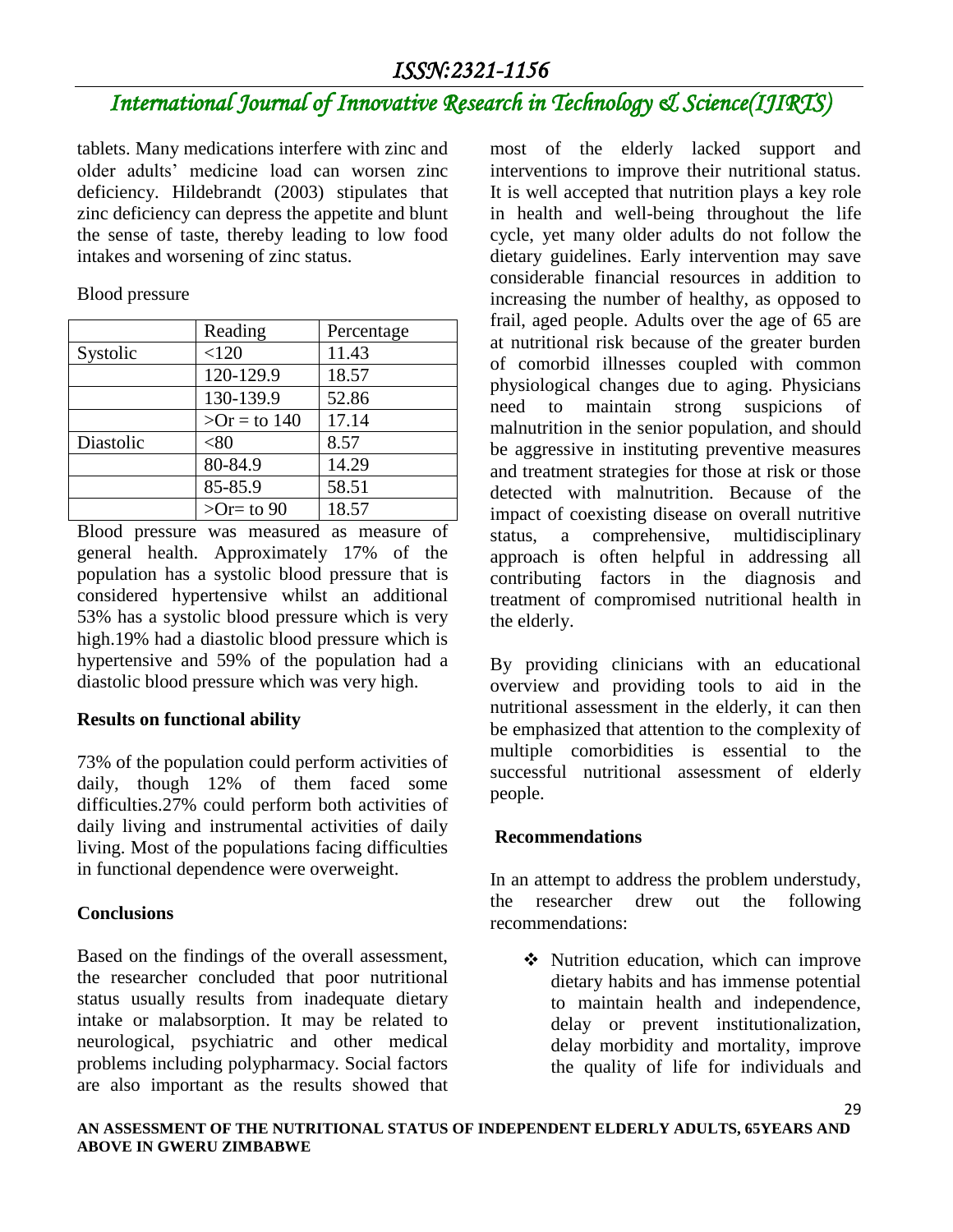## *International Journal of Innovative Research in Technology & Science(IJIRTS)*

reduce health care costs associated with aging and chronic disease. Thus, nutrition education should be integrated into all aspects of health promotion, disease prevention, disease management, and food assistance and should be evidence-based.

- Promotion of physical activity along with nutrition education will also be helpful, since physical activity and dietary choices both influence health and independence. However, without medical and clinical support, because of the unknown effectiveness of weight reduction in this population and the potential harmful effects weight loss may have on muscular and bone mass, it is not appropriate to initiate weight loss programs in older adults. It is critical, though, that dietitians and other nutrition educators encourage overweight and obese older adults to seek medical evaluation for potential weight problems. They can also recommend healthy food choices, help overweight individuals build the skills necessary to select, prepare, store, and consume foods for a healthy diet, and encourage physical activity.
- Nutrition intervention from the Ministry of Health and Non Governmental Organizations, targeting the elderly, with modification of the usual may make a big difference. This should be coupled with a multidisciplinary team management to perform regular review and continued monitoring, which is important in any nutritional intervention. This has the potential to improve nutritional status and lead to better rehabilitation outcome, decreased readmission rate, improved quality of life, and contribute to reducing health care costs.

#### **References**

- 1. Amarantos E, Martines A, Dwyer J (2001) Nutrition and quality of life in older adults. Journal of Gerentology: series A, 56A (special issue 11)56-64
- 2. Berry E M (2000), Undernutrition in the elderly; A physiological and pathological process. New England
- 3. Boyle M A, Morris D H, (1999), Community nutrition in action: An Entrepreneurial Approach, $2<sup>nd</sup>$  Edition, International publishing company.
- 4. Brownie S (2006), Why are elderly individuals at risk of nutritional deficiencies? International journal of nursing practice 12,110-118
- 5. DeCastro J M and Stroebek N (2002), Food intake in the real world: Implications for nutrition and aging, Clinics in Seriatric Medicine 18,685-697
- 6. Donatella R, Davis L (2000), Access to Health, 5<sup>th</sup> Edition, McGraw hill
- 7. Gariballa S E, Sinclair A J (1998) Nutrition, ageing and ill health. Journal of nutrition 80:7-21
- 8. Geissler C, Powers H, (2000), Human  $Nytrition, 11<sup>th</sup>$  Edition, Churchill Livingstone
- 9. Gibson R.S, (2005) Principles of Nutritional Assessment, 2nd Edition, New York, and Oxford University Press
- 10. Guigoz Y, Vellas B, Garry P J (1994) Nutrition in the elderly, Serdi publishing, Paris
- 11. Haller J, Lowik M R, Ferry M(1991), Mini nutritional assessment,Euronut SENECA investigators .European Journal of Clinical Nutrition 45:63-82
- 12. Huxley R, Mendis S (2010), Body mass index, waist circumference and waist hip ratio as predictors of cardiovascular risk-a